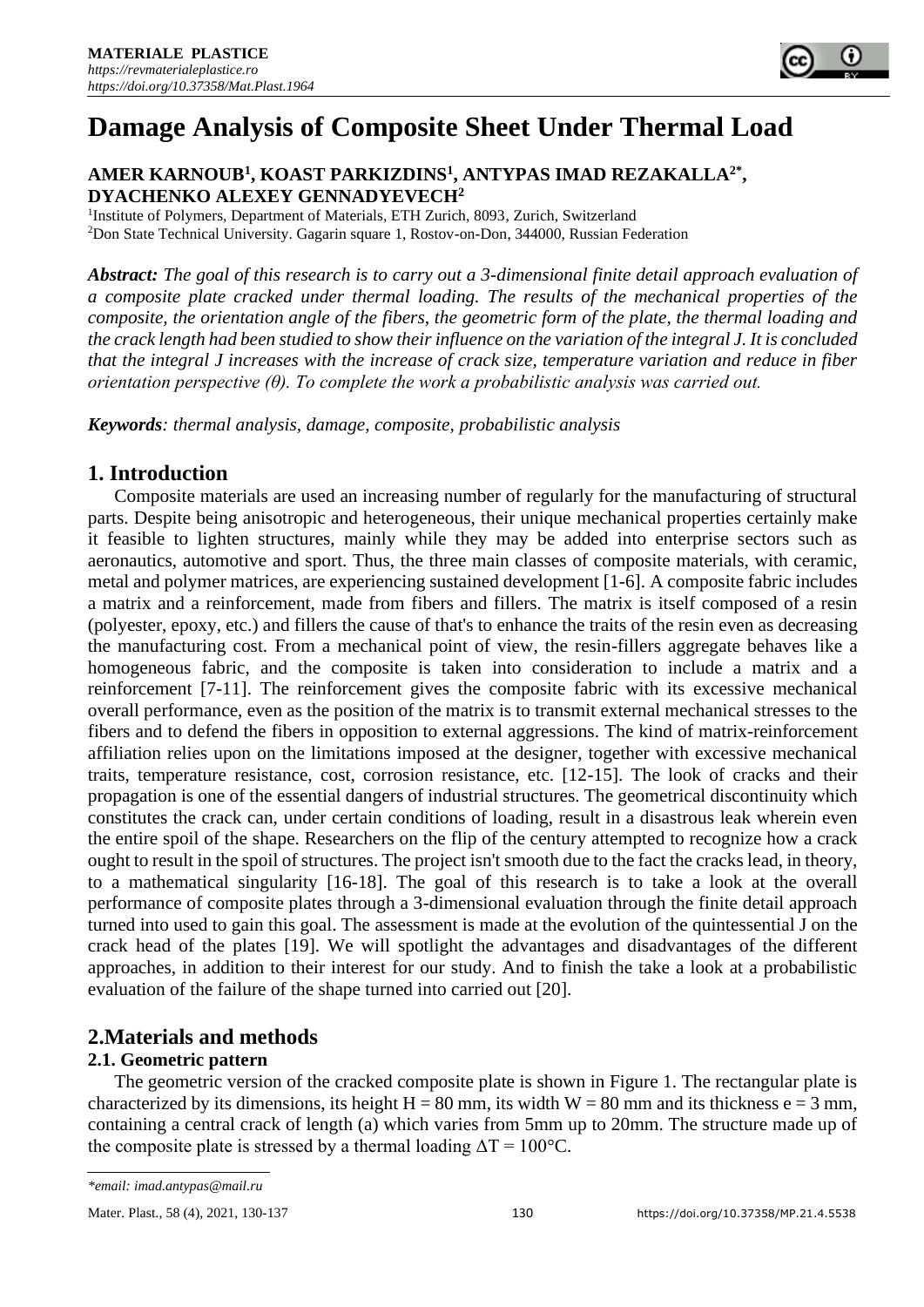



**Figure 1.** Descriptive model of the studied geometry



**Figure 2.** Descriptive model of four different angles studied

# **2.2. Mechanical characteristics**

The mechanical characteristics of the plate are grouped together in Table 1.

|                                                 | <b>Boron</b> / Epoxy | <b>Glass / Epoxy</b> | <b>Graphite / Epoxy</b> |
|-------------------------------------------------|----------------------|----------------------|-------------------------|
| $E_1$ (GPa)                                     | 200                  | 50                   | 127.5                   |
| $E_2$ (GPa)                                     | 19.6                 | 25                   | 9.00                    |
| $E_3$ (GPa)                                     | 19.6                 | 25                   | 4.80                    |
| $v_{12}$                                        | 0.3                  | 0.21                 | 0.342                   |
| $v_{13}$                                        | 0.28                 | 0.21                 | 0.342                   |
| $v_{23}$                                        | 0.28                 | 0.21                 | 0.38                    |
| $G_{12}$ (GPa)                                  | 7.2                  | 7.2                  | 4.8                     |
| $G13$ (GPa)                                     | 5.5                  | 5.5                  | 4.8                     |
| $G23$ (GPa)                                     | 5.5                  | 5.5                  | 2.55                    |
| $\alpha_{12} (10^{-6} \, \text{C}^{\circ})$     | 4.5                  | 5.5                  | $-1.2$                  |
| $\alpha_{13} (10^{-6} \, \overline{C^{\circ}})$ | 23                   | 15                   | 34                      |
| $\alpha_{23}(10^{-6} \, \text{C}^{\circ})$      | 23                   | 15                   | 34                      |

| <b>Table 1.</b> Mechanical properties of different materials |  |  |
|--------------------------------------------------------------|--|--|
|--------------------------------------------------------------|--|--|

# **2.3. Conditions to the limits**

The boundary situations of fixation, subordinate to the situations of symmetry of the geometry, have been added withinside the preliminary phase. These conditions are represented as follows in 3D: Axissymmetries compared to Y. (U1 = U3 = 0; UR2 = 0).

# **2.4. Finite element method**

One of the troubles with inside the modeling of cracked systems is the geometrical description of the crack. Within the framework of the finite detail method, it is described explicitly and paperwork a necessary a part of the borders of the mesh. Within the framework of this study, and for motives of symmetry most effective the sector of the shape is considered and is modeled via way of means of linear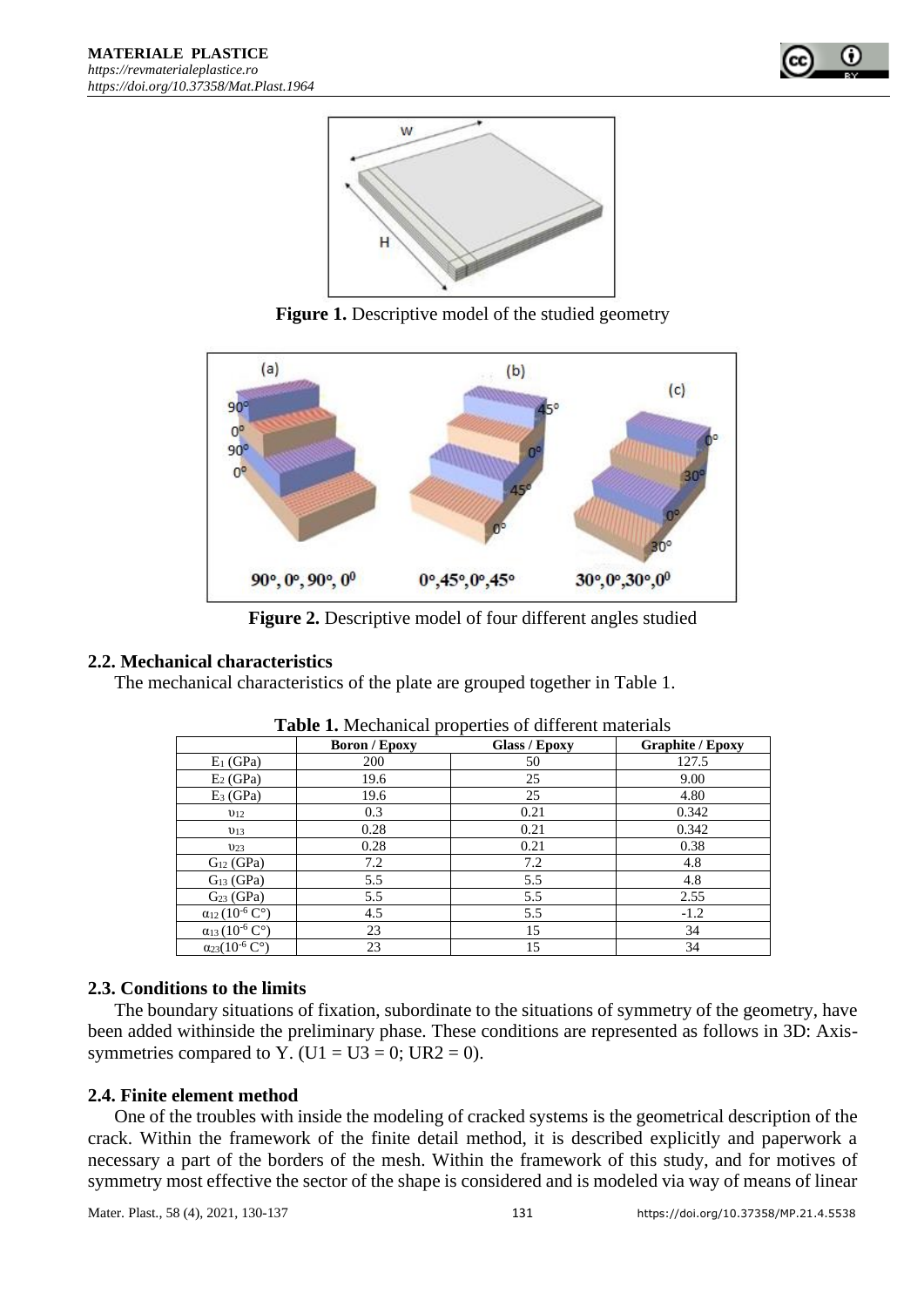

factors bricks with eight nodes. The mesh of the specimen used for the 3-dimensional numerical evaluation is shown in Figure 3. Therefore, a sophisticated mesh is made across the crack for the 3 plates whose crack sizes are equal to 5, 10 and 20 mm. The wide variety of nodes is same to 9422 and the wide variety of factors is same to 7632.



**Figure 3.** Mesh used of the structure in the vicinity of the crack

# **3. Results and discussions**

### **3.1. Effect of composite properties**

With:  $E' = E$  in plane stress;  $E' = E / (1-v^2)$  in plane strain



**Figure 4.** Variation of the integral J for 4 different fiber angles and 3 different composites for a rectangular plate relying at the crack size

It may be certainly visible on Figure 4 that Bore / epoxy offers precise overall performance as compared to different composites. This form of composite cloth is suggested for its use at some point of the restore of systems and for this our look at will encompass Boron / epoxy at some point of the analysis.

# **3.2. Effect of fiber orientation**

Figure 5 indicates the variant of the integral J for 4 different angles of composite fiber for a rectangular plate as a characteristic of crack length. It is apparent that the growth with inside the crack length generates an increase in the integral J. It is stated that for the composite of fiber angle  $\theta = 90^{\circ}$  /  $0^{\circ}$  / 90° / 0° generates a decrease in the value of the integral J of 40% with respect to the composite of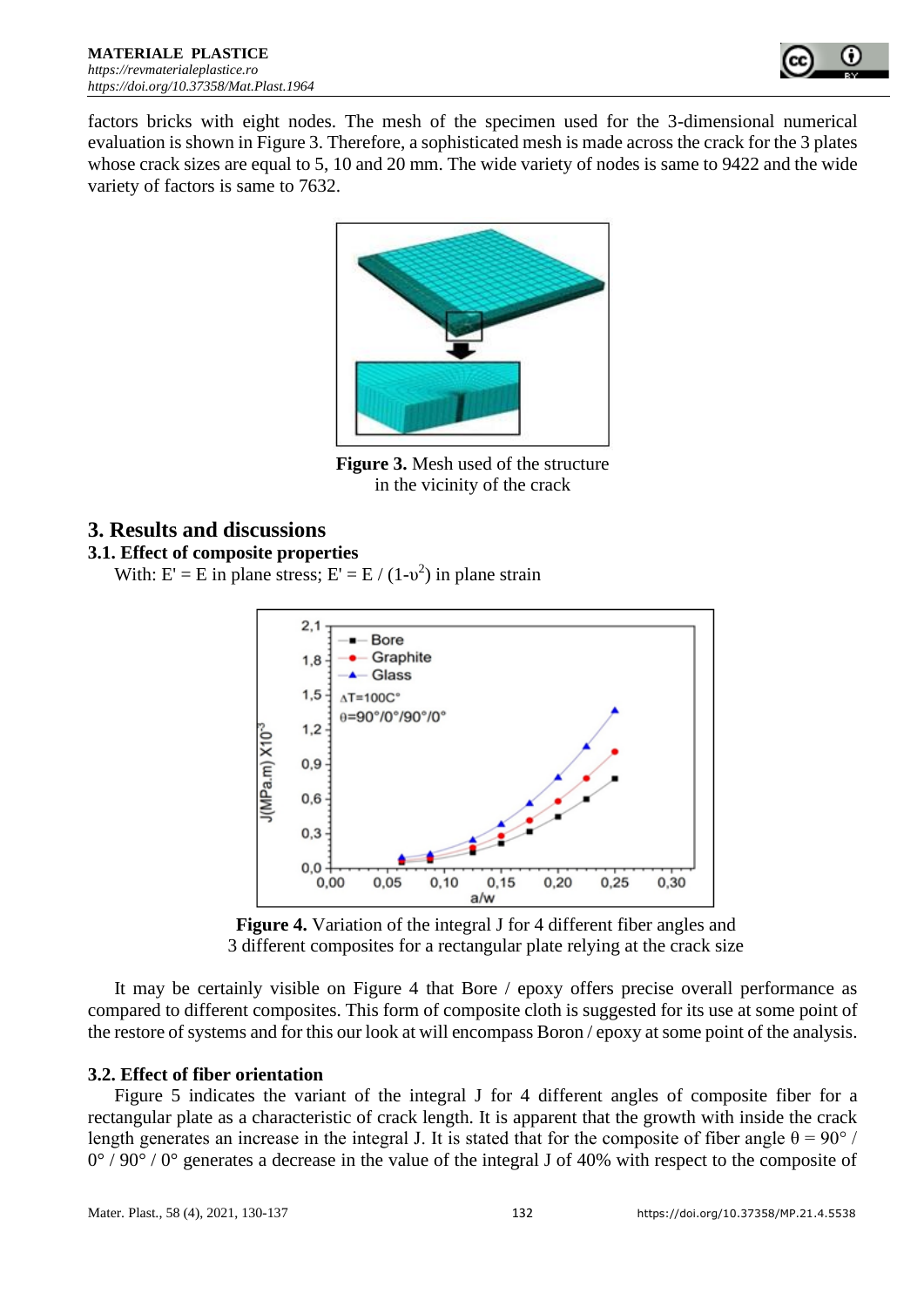fiber angle  $\theta = 45^{\circ}$  / 0° / 45° / 0° and of 52% with respect to the composite of fiber angle  $\theta = 30^{\circ}$  / 0° /  $30^{\circ}$  /  $0^{\circ}$ .



**Figure 5.** Variation of the critical J for 4 exclusive angles of composite fiber for a rectangular plate relying at the crack size

#### **3.3. Effect of fiber orientation**

We can clearly see in Figure 6 that the rectangular form offers proper overall performance as compared to the square shape plate due to the fact for a crack length  $a = 20$  mm the distinction is 35% and reaches 70% for a trapezoidal form.



**Figure 6**. Variations of the integral J as a function of the crack length for different geometric shapes

### **3.4. Temperature effect**

Figure 7 suggests the variant of the fundamental J in mode I as a characteristic of the crack duration for 3 different temperature variations ( $\Delta T = 100$ , 150, 200°C), for a square shaped plate. The value of the integral J is proportional to the crack size and that increasing the temperature variation increases the integral J.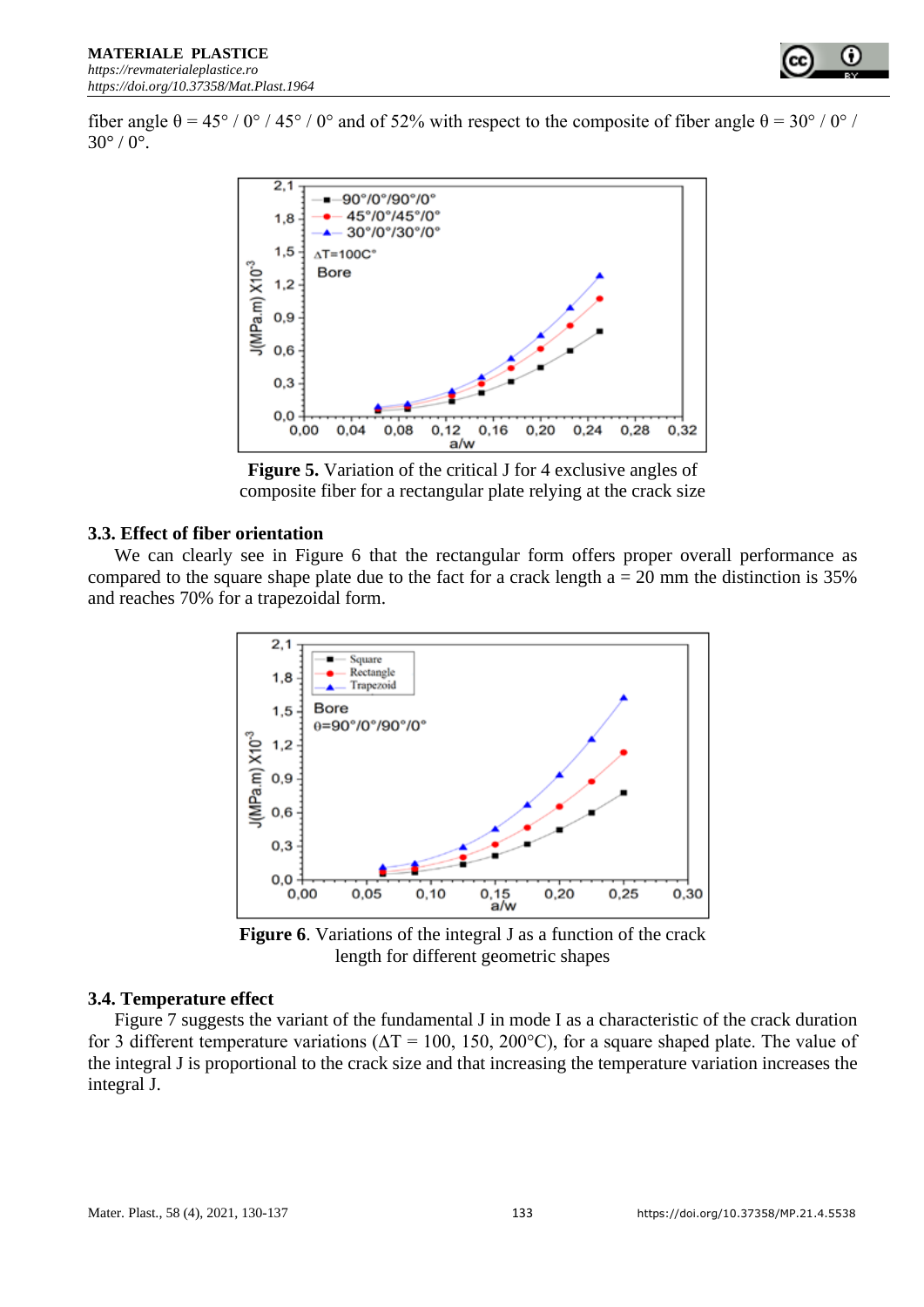

**Figure 7.** Variations of the integral J as a function of the crack length for three different values of ΔT

#### **3.5. Probabilistic analysis of mechanical failure**

The opportunity of failure is expected through modeling the uncertainties withinside the implemented load. The properties of substances and the geometry of systems are taken as random variables which might be described mainly through the opportunity distribution functions. We keep in mind a shape with mechanical and geometric traits that is subjected to random loads. We denote through X a random vector with N dimensions with additives which signify all of the uncertainties withinside the gadget and cargo parameters. For example, the viable random additives are: the geometric parameters H, W, a, and the mechanical properties E, υ, α. All or a number of those variables may be modeled as random variables. Therefore, any applicable reaction to the break, which includes the J (X), ought to be evaluated through the opportunity. The density feature is evaluated the use of the Monte-Carlo method. The fundamental concept is to take random samples for the enter parameters after which calculate the reaction for every pattern through the Monte Carlo method. A statistical evaluation of the reaction units is furnished to acquire excessive precision of the results, we executed one hundred and five simulations. Figure 8 represents the histograms of (J) acquired through the Monte Carlo simulations. The opportunity density feature (pdf) is acquired through becoming the histogram with theoretical fashions from determine 7.



**Figure 8.** Histogram and Probability of the density function of J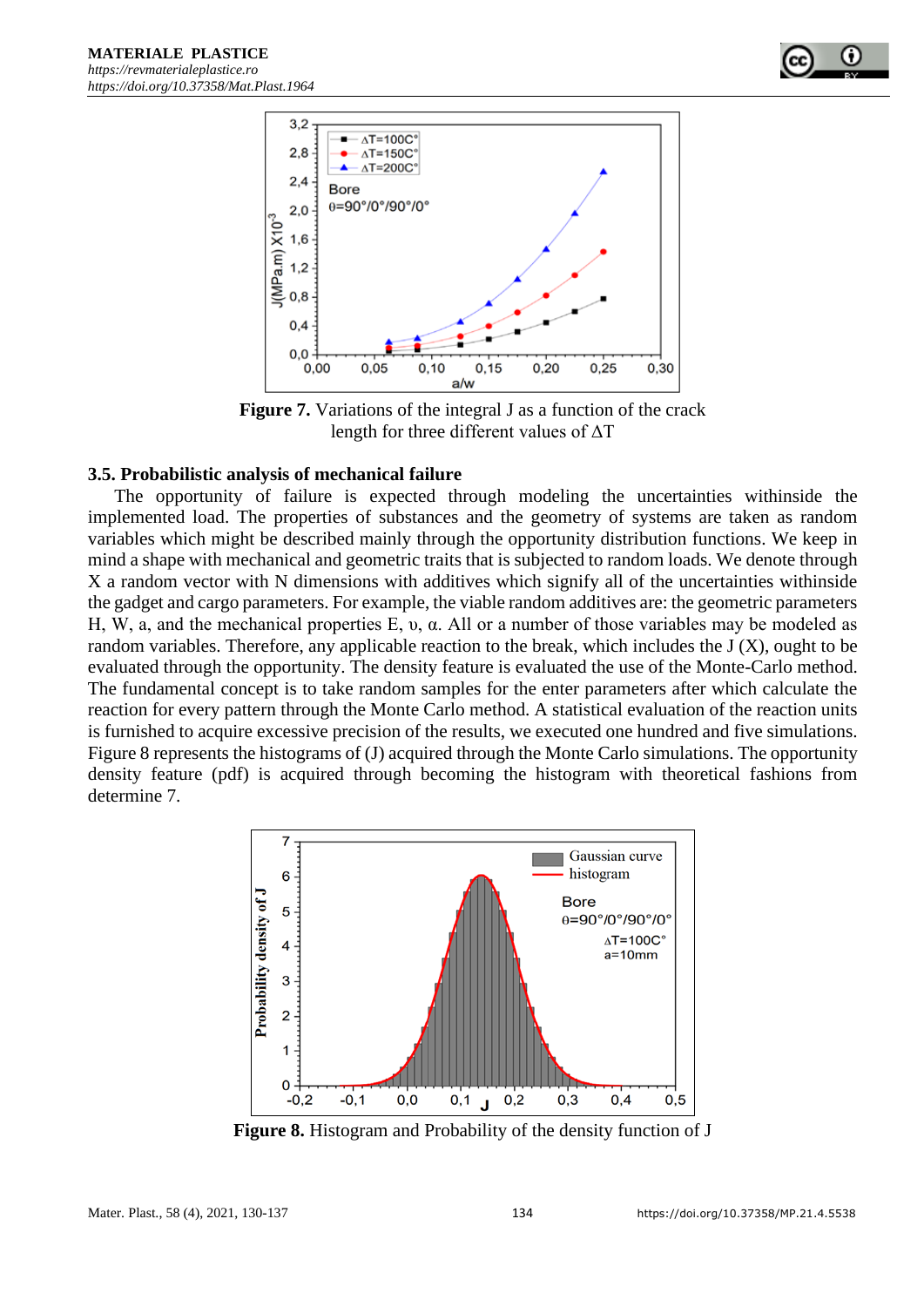Reliability - primarily based totally layout, the uncertainties are taken into consideration with the aid of using thinking about the protection margin (J) (xi) defined in phrases of random variables (xi) which outline the uncertainties. The protection margin (J)  $(xi)$  is the probabilistic layout rule, which defines the protection of the plate with the aid of using the condition  $J(x)$   $\ge$  zero and the failure of the plate with the aid of using  $J(x)$   $\langle$ zero. Figures 9a and b represent the probability density of  $J$  for unique values of crack lengths (a). It may be visible that after the pressure is high, the value of the probability density of (J) is low. We can see that the margin will increase drastically with the uncertainties associated with the duration of the crack, which ends up in a extra chance of failure, ultimately the possibilities of failure rely upon the duration of the crack (a).





# **4. Conclusions**

The geometrical discontinuity which constitutes the crack can, under certain conditions of loading, cause a disastrous leak in which even the entire destroy of the structure. The goal of our take a look at is to spotlight the evaluation of harm to composite plates in addition to the outcomes obtained. The outcomes of the evaluation display that:

-for the composite where the orientation of the fibers is  $\theta = 90^{\circ}$  / 0° / 90° / 0° there is a significant decrease in the integral J compared to the composite of fiber angle  $\theta = 45^{\circ} / 0^{\circ} / 45^{\circ} / 0^{\circ}$  and that of the fiber angle  $\theta = 30^{\circ}$  / 0° / 30° / 0° thus we can conclude that the angle of the fibers of the composites plays a determining role on the resistance and the duration life of structures;

-square form offers top overall performance as compared to trapezoidal and square form plates;

-the possibility of structural failure is carefully associated with the crack size (a) and reduces with growing load.

**Acknowledgments**: This research was supported by ETH Zürich Institute. We are thankful to all our colleagues who provided expertise that greatly assisted the research, although they may not agree with all of the interpretations provided in this paper.

### **References**

1.CHAO LI, WANG Y. J., QIN KE, LI SHU LONG, The Research Status of the Wetting of Metal/Ceramic in the High Temperature Self-Lubricating Materials. International Journal of Materials Science and Applications. Vol. 5, No. 2, 2016, 108-112. DOI: 10.11648/j.ijmsa.20160502.22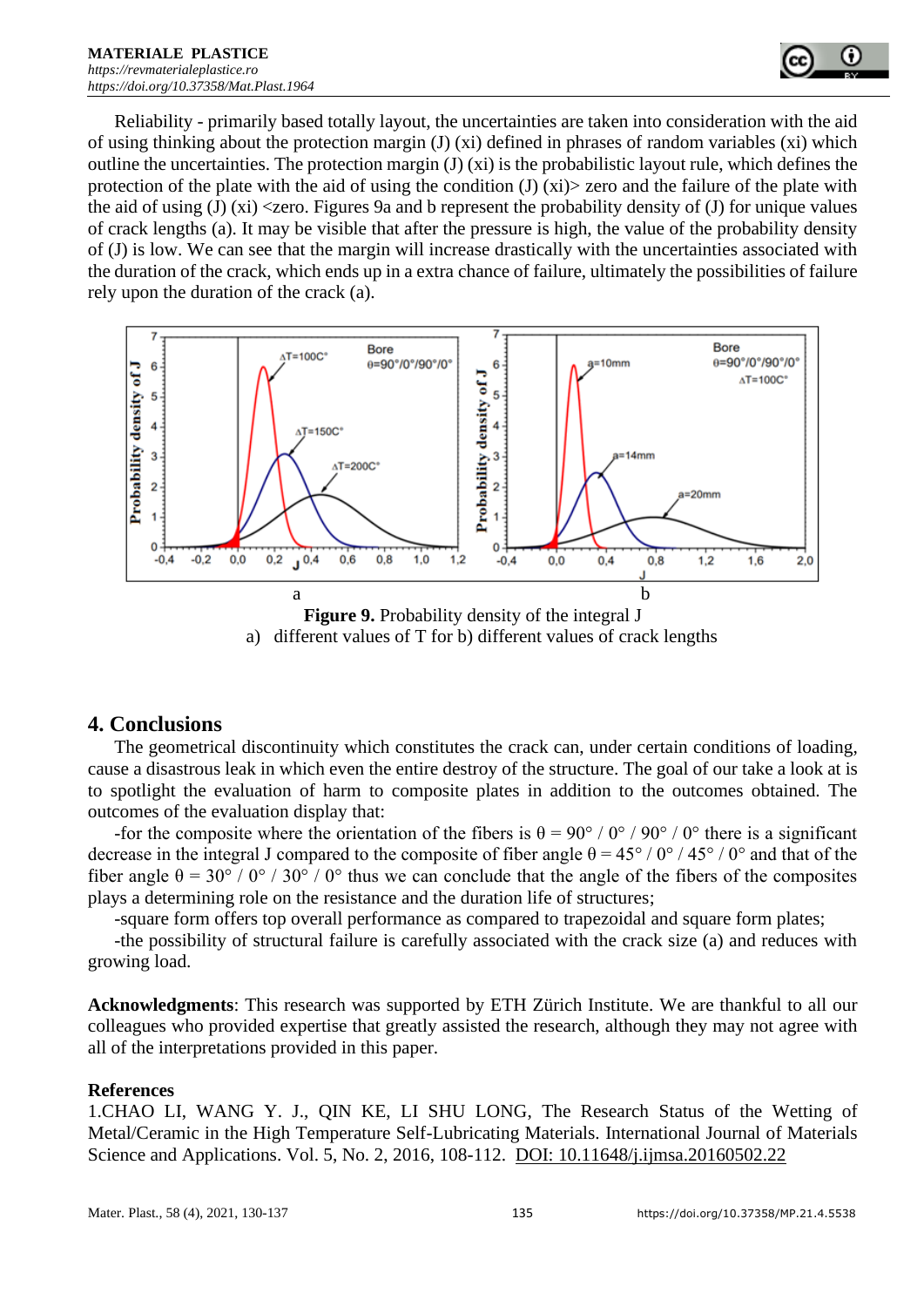

2.KARNOUB A., HAJIAN HUANG, ANTYPAS I. R., Investigation of the impact behavior for composite materials reinforced by glass fibers. Journal of Physics: Conference Series, Volume 1515, Engineering and Innovative Technologies, 2020, 1-10.

<https://doi.org/10.1088/1742-6596/1515/4/042081>

3. PRASADA S. V., ASTHANAB R., Aluminium metal-matrix composites for automotive applications: tribological considerations. Tribology Letters. Vol. 17 (3), 2004, 445-453.

[http://dx.doi.org/10.1023/B:TRIL.0000044492.91991.f3](http://dx.doi.org/10.1023/B:TRIL.0000044492.91991.f)

4. SURAPA M. K., Aluminum matrix composites. Challenges and opportunities. Sadhana. Vol. 28, Parts 1 & 2, 2003, 319-334.

5. MORTENSEN A., Metal matrix composites: Matrices and processing. In Encyclopedia of materials Science and technology TW Clyne. Elsevier, 2001.

6. MIRACLE D. B., Metal matrix composites from science to technological significance. Composite Sciences Technology. Vol. 65, 2005, 2526-40.

7. EUSTATHOPOULOS N., Wetting by Liquid Metals. Application in Materials Processing Metals. Vol. 5, 2015, 350-370.<https://doi.org/10.3390/met5010350>

8. KARNOUB A., PARKIZDINS K., ANTYPAS I. R., Thermal characterization of composite material plates ceramic/metal FGM. Journal of Physics: Conference Seriesthis link is disabled. 1889(4), 2021, 1- 12.<https://doi.org/10.1088/1742-6596/1889/4/042035>

9. LAI Q. Q., ZHANG L., EUSTATHOPOULOS N., Enhanced wetting of dual-phase metallic solids by liquid metals: A new effect of interfacial reaction. Acta Materialia. Vol. 61, 2013, 4127-4134. DOI: 10.1016/j.actamat.2013.03.039

10. KARNOUB, A., HUANG, H., ANTYPAS, I. R., Investigation of composite materials supported by carbon fiber fabric (TFC) in pre-cracked concrete beams. Journal of Physics: Conference Seriesthis link is disabled, 1679(4), 2020,1-15. <https://doi.org/10.1088/1742-6596/1679/4/042040>

11. AIZENSHTEIN M., FROUMIN N., FRAGE N., Experimental Study and Thermodynamic Analysis of High Temperature Interactions between Boron Carbide and Liquid Metals. Engineering. Vol. 6, 2014, 849-868. DOI: 10.4236/eng.2014.613079

12. ANTYPAS I.R., The influence of polyethylene processing on the plastic containers blowing. Journal of Physics: Conference Series 1515(4), 2020, 1-7.

<https://doi.org/10.1088/1742-6596/1515/4/042042>

13. SOHRABI BABA HEIDARY D., AKHLAGHI F., Theoretical and experimental study on settling of SiC particles in composite slurries of aluminum A356/SiC. Acta Materialia. Vol. 59, 2011, 4556- 4568. DOI: 10.1016/j.actamat.2011.03.077

14.KANNAN S., KISHAWY H. A., Tribological aspects of machining aluminium metal matrix composites. Journal of Materials Processing Technology. Vol. 198, 2008, 399-406.

DOI: 10.1016/j.jmatprotec.2007.07.021

15. WALY M. A., IBRAHIM K. M., ABELAZIM A. N., Structure and wear properties of SiC reinforced Al-Li alloy in the cast and heat treated conditions. Canadian metallurgical quarterly. Vol. 45, 2006, 45. <https://doi.org/10.1179/cmq.2006.45.4.459>

16.MOHANAKUMARA K. C., RAJASHEKAR H., GHANARAJA S., AJITPRASAD S. L., Development and mechanical properties of SiC reinforced cast and extruded Al based metal matrix composite. Procedia Materials Science. Vol. 5, 2014, 934- 943.

<https://doi.org/10.1016/j.mspro.2014.07.381>

17. MEENA K. L., MANNA A., BANWAIT S. S., JASWANTI, An Analysis of Mechanical Properties of the Developed Al/SiCMMC's, American Journal of Mechanical Engineers. Vol. 1, 2013, 14-19. DOI: 10.12691/ajme-1-1-3

18.HIMANSHU KALA, MER K. K. S., SANDEEP KUMARC, A Review on Mechanical and Tribological Behaviors of Stir Cast Aluminum Matrix Composites. Procedia Materials Science. Vol. 6, 2014, 1951-1960. DOI: 10.1016/j.mspro.2014.07.229